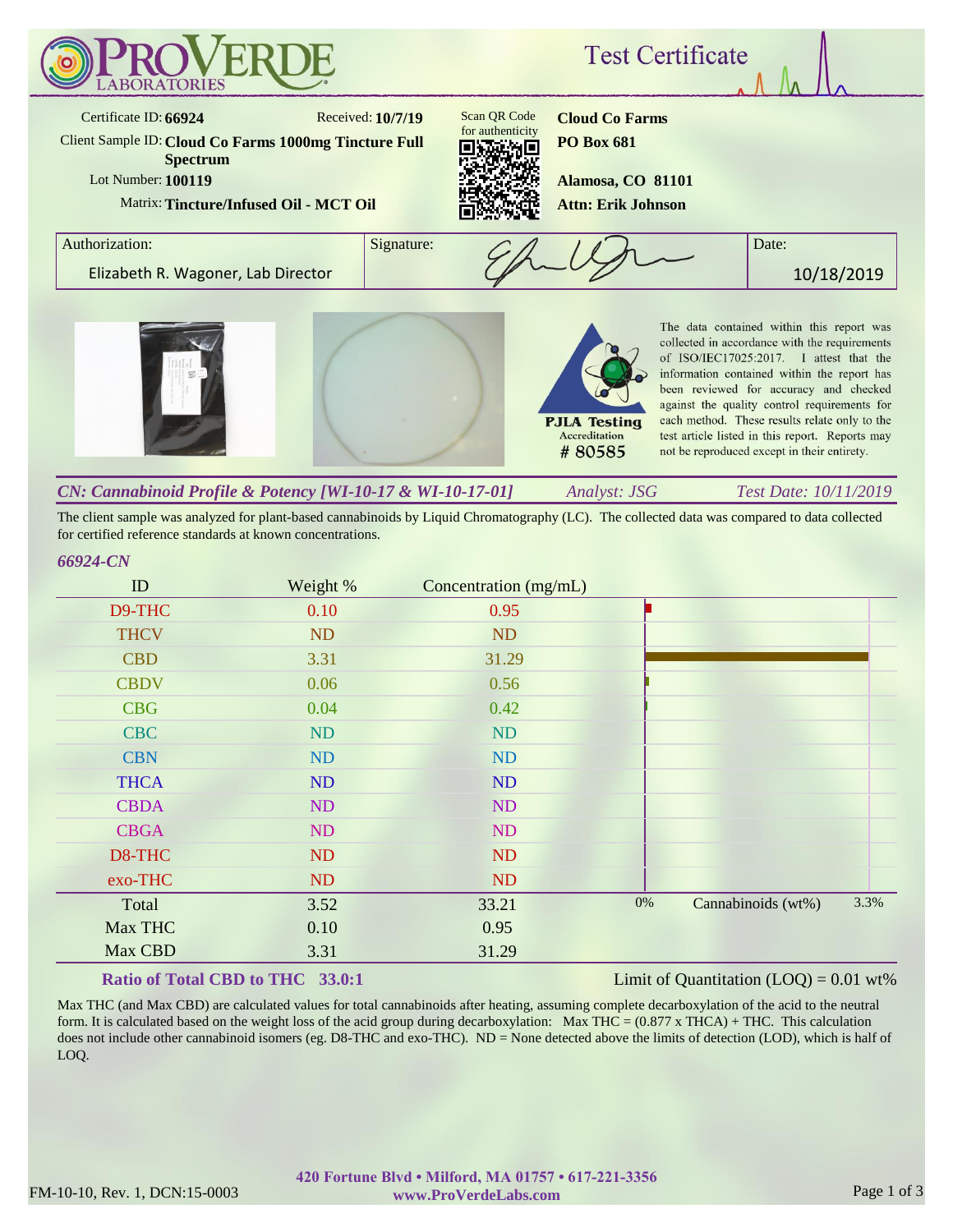| <b>HM: Heavy Metal Analysis [WI-10-13]</b> | <i>Analyst: JFD</i> | <i>Test Date: 10/16/2019</i> |
|--------------------------------------------|---------------------|------------------------------|
|                                            |                     |                              |

This test method was performed in accordance with the requirements of ISO/IEC 17025. These results relate only to the test article listed in this report. Reports may not be reproduced except in their entirety.

| <b>66924-HM</b> |         |                                     |    |     | Use Limits <sup>2</sup> ( $\mu$ g/kg) |               |
|-----------------|---------|-------------------------------------|----|-----|---------------------------------------|---------------|
| Symbol          | Metal   | Conc. $\frac{1}{\mu}$ ( $\mu$ g/kg) | RL | All | Ingestion                             | <b>Status</b> |
| As              | Arsenic | ND                                  | 50 | 200 | 1500                                  | <b>PASS</b>   |
| Cd              | Cadmium | ND                                  | 50 | 200 | 500                                   | <b>PASS</b>   |
| Hg              | Mercury | ND                                  | 50 | 100 | 1500                                  | <b>PASS</b>   |
| Pb              | Lead    | ND                                  | 50 | 500 | 1000                                  | <b>PASS</b>   |

1) ND = None detected to Lowest Limits of Detection (LLD)

2) MA Dept. of Public Health: Protocol for MMJ and MIPS, Exhibit 4(a) for all products.

3)USP exposure limits based on daily oral dosing of 1g of concentrate for a 110 lb person.

| <b>PST: Pesticide Analysis [WI-10-11]</b> | <i><b>Analyst: RAS</b></i> | <i>Test Date: 10/17/2019</i> |
|-------------------------------------------|----------------------------|------------------------------|
|                                           |                            |                              |

The client sample was anlayzed for pesticides using Liquid Chromatography with Mass Spectrometric detection (LC/MS/MS). The method used for sample prep was based on the European method for pesticide analysis (EN 15662).

| 66924-PST          |             |           |       |            |              |               |
|--------------------|-------------|-----------|-------|------------|--------------|---------------|
| Analyte            | CAS         | Result    | Units | <b>LLD</b> | Limits (ppb) | <b>Status</b> |
| Abamectin          | 71751-41-2  | <b>ND</b> | ppb   | 0.2        | 300          | <b>PASS</b>   |
| Azoxystrobin       | 131860-33-8 | <b>ND</b> | ppb   | 0.10       | 40000        | <b>PASS</b>   |
| <b>Bifenazate</b>  | 149877-41-8 | <b>ND</b> | ppb   | 0.10       | 5000         | <b>PASS</b>   |
| Bifenthrin         | 82657-04-3  | ND        | ppb   | 0.20       | 500          | <b>PASS</b>   |
| Cyfluthrin         | 68359-37-5  | <b>ND</b> | ppb   | 0.50       | 1000         | <b>PASS</b>   |
| Daminozide         | 1596-84-5   | <b>ND</b> | ppb   | 10.00      | 10           | $\ast$        |
| Etoxazole          | 153233-91-1 | <b>ND</b> | ppb   | 0.10       | 1500         | <b>PASS</b>   |
| Fenoxycarb         | 72490-01-8  | <b>ND</b> | ppb   | 0.10       | 10           | <b>PASS</b>   |
| Imazalil           | 35554-44-0  | <b>ND</b> | ppb   | 0.10       | 10           | <b>PASS</b>   |
| Imidacloprid       | 138261-41-3 | <b>ND</b> | ppb   | 0.10       | 3000         | <b>PASS</b>   |
| Myclobutanil       | 88671-89-0  | <b>ND</b> | ppb   | 0.10       | 9000         | <b>PASS</b>   |
| Paclobutrazol      | 76738-62-0  | <b>ND</b> | ppb   | 0.10       | 10           | <b>PASS</b>   |
| Piperonyl butoxide | $51-03-6$   | <b>ND</b> | ppb   | 0.10       | 8000         | <b>PASS</b>   |
| Pyrethrin          | 8003-34-7   | <b>ND</b> | ppb   | 0.1        | 1000         | <b>PASS</b>   |
| Spinosad           | 168316-95-8 | <b>ND</b> | ppb   | 0.1        | 3000         | <b>PASS</b>   |
| Spiromesifen       | 283594-90-1 | <b>ND</b> | ppb   | 0.10       | 12000        | <b>PASS</b>   |
| Spirotetramat      | 203313-25-1 | <b>ND</b> | ppb   | 0.10       | 13000        | <b>PASS</b>   |
| Trifloxystrobin    | 141517-21-7 | ND        | ppb   | 0.10       | 30000        | <b>PASS</b>   |

\* Testing limits for ingestion established by the State of California: CCR, Title 16, Division 42, Chapter 5, Section 5313. ND indicates "none detected" above the lower limit of detection (LLD). Analytes marked with (\*) indicate analytes for which no recovery was observed for a pre-spiked matrix sample.